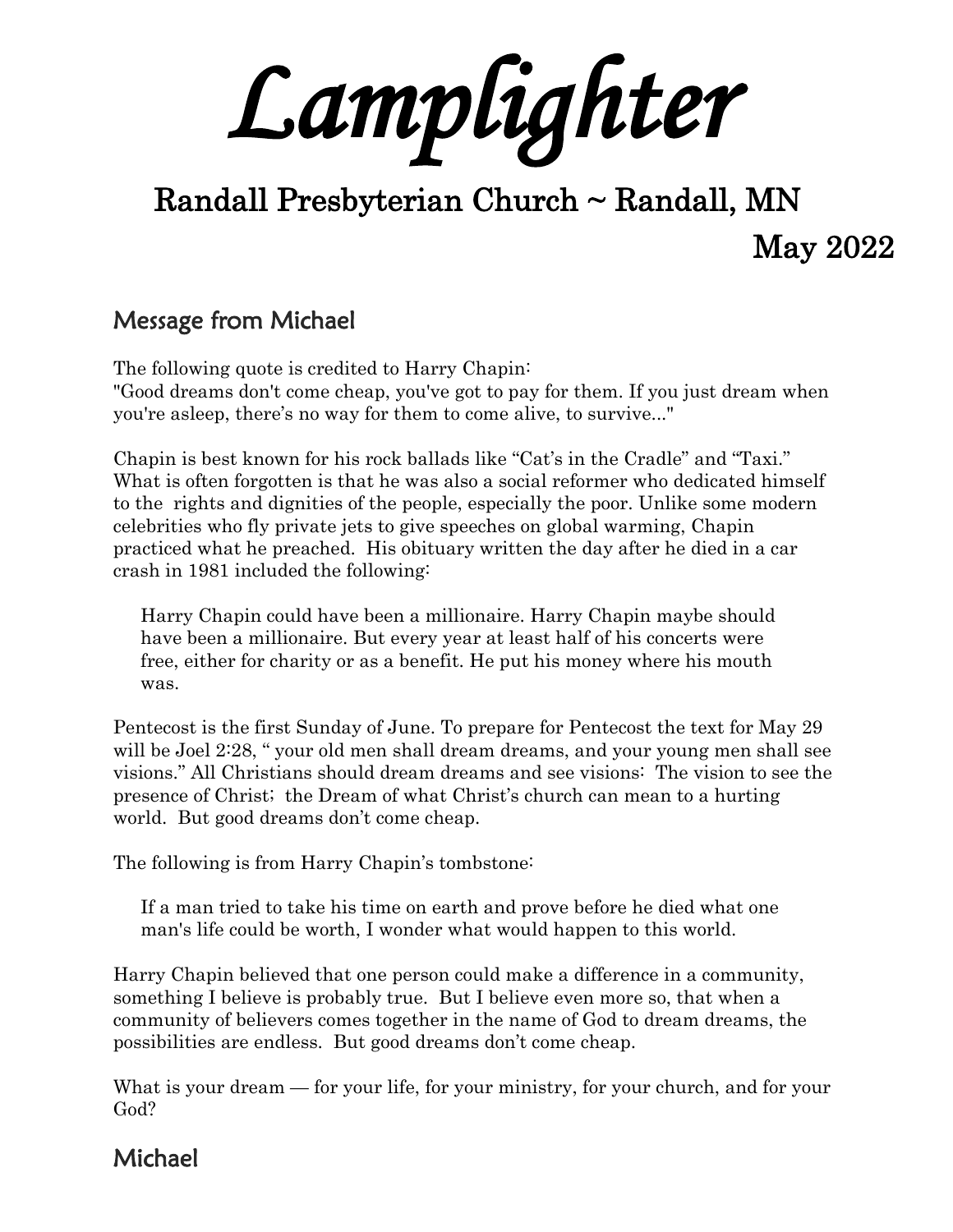# Can you Help Serve? Food Shelf May 26, 4:30

Have you experienced the Food Shelf? It is a wonderful opportunity to serve God by serving the community. There are only three or four spots open for Randall's turn to serve, so talk to Terry soon to reserve your spot!

### Perkins Bible Study Thursday Mornings at 9:30 a.m.

Bring your bible and join us at the Little Falls Perkins for a late breakfast, early lunch, just coffee, or come just for the study and fellowship. The study is lead by Nancy Skoog.

### May Birthdays

| Harriet Turner  | May 7  |
|-----------------|--------|
| Gerard Waldoch  | May 7  |
| Renee Hegg      | May 11 |
| Angie Magee     | May 14 |
| Ryan Turner     | May 14 |
| Deb Helmerick   | May 17 |
| Anthony Waldoch | May 19 |
| Nancy Keeton    | May 21 |
| Jon Skoog       | May 29 |
| Zachary Clark   | May 31 |
|                 |        |

### May God Bless Each of You & May You Have a Happy Birthday

### Exploring a Call

Then I heard the voice of the Lord saying, 'Whom shall I send, and who will go for us?' And I said, 'Here am I; send me!' Isaiah 6:8

Ordained pastors are not the only ones called to ministry. Commission Ruling Elders are called to assist pastors or even serve churches. Some people are called for some specific ministries. The Presbytery is invited all Ruling Elders to join in the Zoom discussion on how ordinary people may be being called to serve God.

# The Easter Season

Scripture tells us that 50 days after the Passover celebration is the day of Pentecost. It was during this time period that Jesus appeared to the disciples and others (1 Corinthians 15:.60) then ascended to heaven. The church recognizes those days as the season of Easter. We will continue the celebration during the month of May as we prepare for the Day of Pentecost.

### May 1

The Road to Emmaus Luke 24:13-35

#### $May 8$

Jesus Appears to the Disciples: Luke 24:36-48

#### May 15

The Great Commission Matthew 28:16-20

#### May 22

The Ascension of Jesus Acts 1:1-11

#### **May 29**

The Dreams we Dreamed to Late Joel 2:28-29

# Pentecost Sunday June 5, 2022

And suddenly from heaven there came a sound like the rush of a violent wind, and it filled the entire house where they were sitting. Acts 2:2

On Pentecost, the Holy Spirit descended on the disciples as tongues of fire. It is considered the birth of the Christian Church, and Randall Presbyterian will celebrate during the worship service on June 5, at 10:00. Everyone is encouraged to wear red to symbolize the tongues of fire that came down that first Pentecost.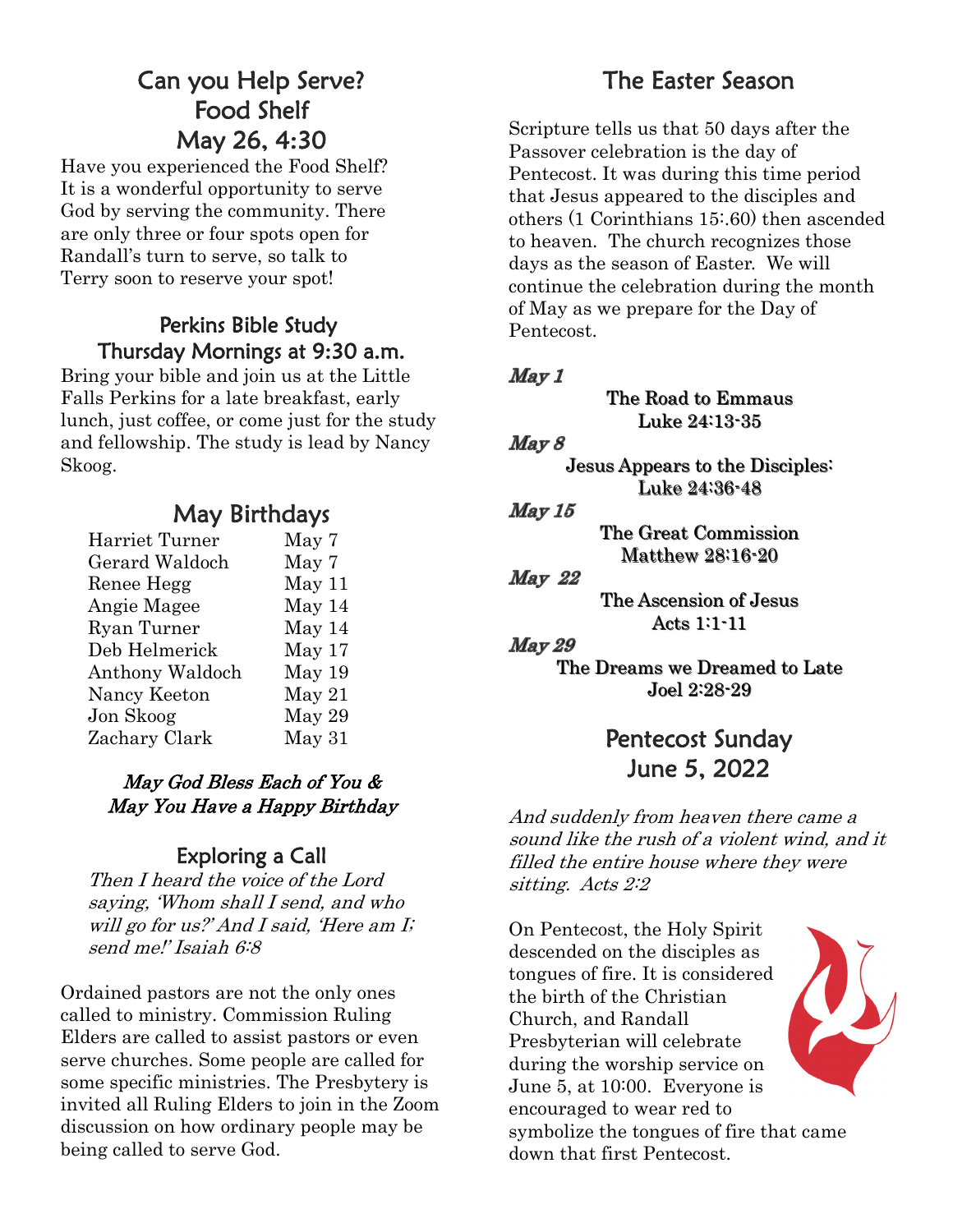#### **MINUTES OF SESSION – April 20, 2022**

**Members present:** Terry Coffin, Christi Hartwell, Chris Magee, Marlys Olson and Moderator Reverend

Michael Hartwell. **Members excused:** Jake Farrow. **Members absent:** None. **Others present:** None.

The regular meeting of the Session was called to order at 6:30 p.m. in the library of Randall Presbyterian Church by Moderator Reverend Michael Hartwell, who opened the meeting with prayer. A quorum was declared as is shown by those in attendance. A quick check in was also done to see how everyone was doing and if there were any prayer concern updates.

**Approval of Minutes:** The March 16, 2022 Session Meeting minutes were previously sent out by email to session for their review. Session approved the minutes as written; the minutes were included in the April Lamplighter newsletter.

**Approval of Treasurer's Report:** Summary of the March 2022 Balance Sheet – Current Total Assets: \$150,500.98 (Checking: \$6,721.21, Savings: \$143,779.77). Motion to receive the Treasurer reports as discussed was made by Chris Magee, seconded by Christi Hartwell. Motion carried.

**Executive Session:** Session went into executive meeting to discuss a private issue. Motions were made, seconded and carried to go into executive session and to close the executive session.

#### **Reports:**

- **Pastor's Report**: ) Zoom Lenten Study, Wednesday, March 16; Perkin's Bible Study, Thursday, March 17; Pastor Cohort Zoom Meeting, Monday, March 21; Zoom Lenten Study, Wednesday, March 23; Perkin's Bible Study, Thursday, March 24; Academy Class, March 25 – March 27; Pastor Cohort Zoom Meeting, Monday, March 28; Zoom Presbytery Inventive Ministries meeting, Tuesday, March 29; JRLC meeting with Rep. Kresha, Little Falls; Zoom Lenten Study, Wednesday, March 30; Perkin's Bible Study, Thursday, March 31; Good Friday Service, St Cloud, Friday, April 1; Pastor Cohort Zoom Meeting, Monday, April 4; Presbytery Meeting, Spicer, MN, Tuesday, April 5; Zoom Lenten Study, Wednesday, April 6; Presbytery Commission on Leadership Zoom meeting; Thursday, April 7; Pastor Cohort Zoom Meeting, Monday, April 11; Randall Business Group, Tuesday, April 12; Zoom Lenten Study, Wednesday, April 13; Perkins Bible Study, Thursday, April 14
- **Church Rolls and Register Report:** Nothing to report.
- **Worship/Membership/Mission Report:** Worship is indoors with an average of 46 attending and is being livestreamed. The service is streamed live at 10:00 a.m. along with being recorded for viewing at a later time either on YouTube or the church's webpage and Facebook.

36 were served Communion on April 3, 2022.

Lenten Bible Study held via Zoom started on March 9 and continued until April 13.

Maundy Thursday service was held at 7:00 p.m. There were 17 in attendance and 17 were served communion.

On April 24<sup>th</sup>, our worship service will include a recorded sermon given by Rev. Darin Seaman provided through the Presbytery.

72 members; no change.

Monthly church mission is the Morrison County Food Shelf and the weekly church mission is Meals on Wheels.

April mission(s): One Great Hour of Sharing.

- **Fellowship**: Morrison County Food Shelf on Thursday, March 31<sup>st</sup> with four members from church volunteering. On Saturday, April 9<sup>th</sup>, there were lots of helping hands to clean the kitchen and fellowship area along with the upstairs of the church. Thank you to all who helped with the cleaning, organizing and making our church look refreshed!
- **Christian Education Report:** Vacation Bible Study volunteer search will begin along with planning on when to have VBS.
- **Building/Maintenance Report**: A sub-committee will be set up for long range planning.